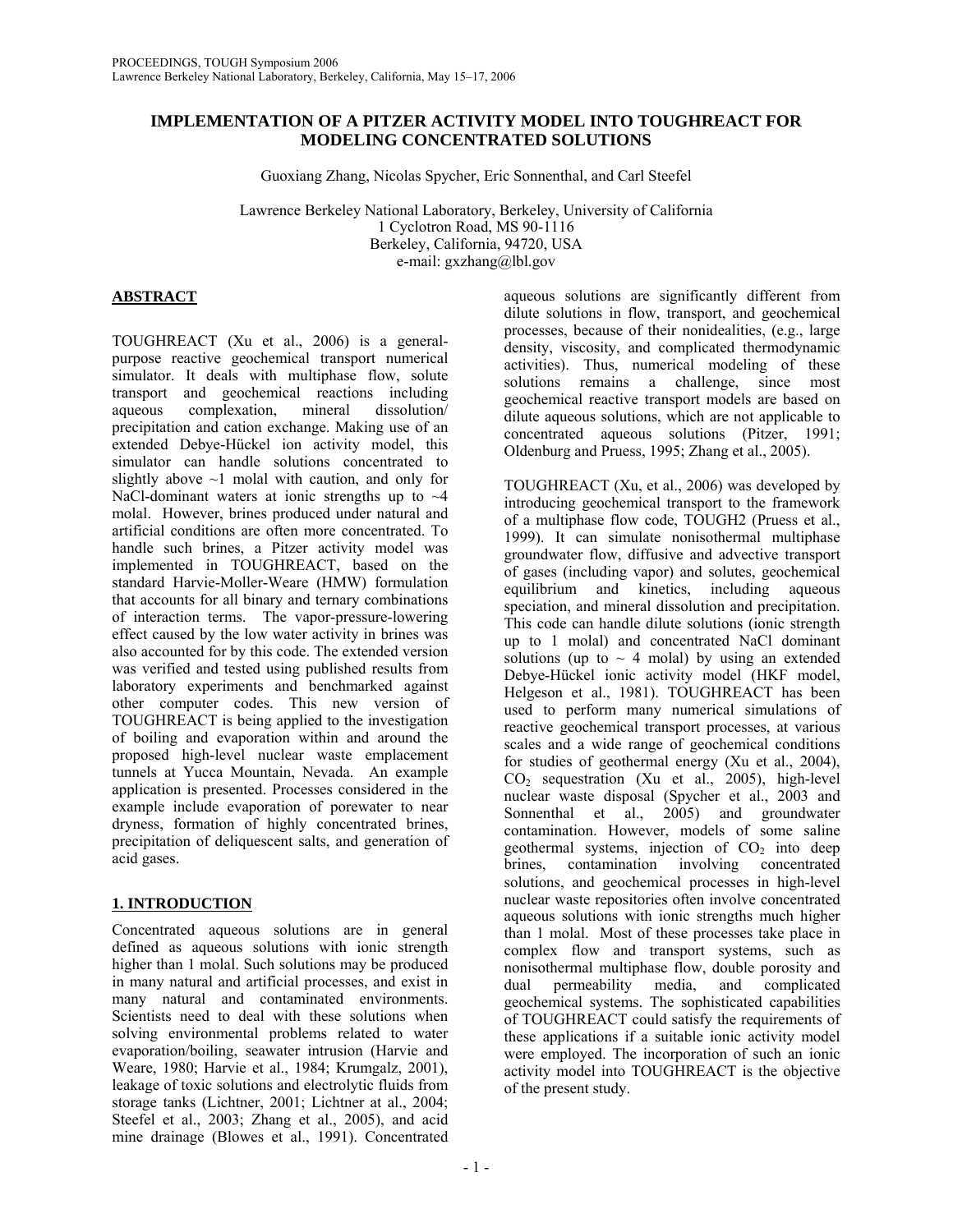Pitzer's ion-interaction theory (Pitzer, 1973) is often used to study ionic activity in concentrated aqueous solutions. Harvie and Weare (1980) and Harvie et al. (1984) developed an ion-interaction equilibrium model (HMW model) for seawater systems (Na-K- $Mg-Ca-Cl-SO<sub>4</sub>-H<sub>2</sub>O$  based on the Pitzer's ioninteraction theoretical model. The HMW model was implemented in several computer codes: PHRQPITZ (Plummer et al., 1988), EQ3/6 (Wolery and Daveler, 1992; Wolery and Jarek, 2003), GMIN (Felmy, 1995), UNSATCHEM-2D (Simunek and Suarez, 1994), and BIO-CORE<sup>2D©</sup> (Zhang, 2001 and Zhang et al., 2005).

In this paper, we present the implementation and verification of the Pitzer ion-interaction model in TOUGHREACT, and an application showing the capacity to handle high concentrations at varying temperatures, while accounting for vapor-pressurelowering effects due to high salinity.

## **2. FORMULATIONS OF PITZER'S IONIC ACTIVITY MODEL**

The Pitzer model evaluates the ionic activities of a solution as a function of solution ionic strength (longdistance interaction), interaction terms (short-distance interaction), temperature, and pressure. This model consists of several virial equations, sometimes called specific interaction equations, Pitzer equations, or phenomenological equations. These equations can adequately express the thermodynamic properties of the concentrated solution over a wide range of concentrations and temperatures (Clegg and Whitfield, 1991). The Pitzer model, based on a virial expansion (Pitzer, 1973; 1991), is reduced to a modified form of the Debye-Hückel formula at low ionic strength (Pitzer, 1991). This virial expansion involves summations over all possible binary and ternary short-range interaction terms, as well as mixing terms. A generally accepted form of the Pitzer model was formulated in Harvie et al. (1984) and called the HMW model. This model has been implemented in TOUGREACT. In the HMW model, water activity is formulated as:

$$
\ln(a_{H_{2^o}}) = -\frac{m_w}{1000} \left(\sum_{i=1}^N m_i\right) \phi
$$
 (1)

where  $a_{H_2\rho}$  is water activity,  $m_i$  is molality of species *i*,  $m_w$  is molecular weight of water, *N* is the number of species in the system, and  $\phi$  is the osmotic coefficient, defined as:

$$
\sum_{i=1}^{N} m_i (\phi - 1) = 2(-\frac{A^{\Phi} I^{\frac{3}{2}}}{1 + 1.2\sqrt{I}})
$$
\n
$$
+ \sum_{c=1}^{N_c} \sum_{a=1}^{N_a} m_c m_a (B_{ca}^{\Phi} + Z C_{ca})
$$
\n
$$
+ \sum_{c} \sum_{c'=c+1}^{N_c} m_c m_{c'} (\Phi_{cc'}^{\phi} + \sum_{a=1}^{N_a} m_a \psi_{cc'a})
$$
\n
$$
+ \sum_{a} \sum_{a'=a+1}^{N_a} m_a m_{a'} (\Phi_{aa'}^{\phi} + \sum_{c=1}^{N_a} m_c \psi_{aa'c})
$$
\n
$$
+ \sum_{n=1}^{N_a} \sum_{c=1}^{N_c} m_n m_c \lambda_{nc} + \sum_{n=1}^{N_a} \sum_{a=1}^{N_a} m_n m_a \lambda_{na}
$$
\n
$$
+ \sum_{n=1}^{N_a} \sum_{c=1}^{N_c} \sum_{a=1}^{N_a} m_n m_c m_a \zeta_{nca}
$$
\n(2)

where I is the ionic strength, defined as  $=\frac{1}{2}\sum_{k=1}^{N}$  $I = \frac{1}{2} \sum_{k=1}^{n} z_k^2 m_k$ 2 2  $\frac{1}{2} \sum_{i=1}^{N} z_i^2 m_i$ , and  $z_k$  is the electrical charge of species  $k$ . The subscripts  $M$ ,  $C$ , and  $c$  denote cations and *X*, *A*, and *a* denote anions.

The activity coefficients of cations  $(\gamma_M)$ , anions  $(\gamma_X)$ , and neutral species  $(\gamma_N)$  are respectively calculated as:

$$
\ln \gamma_M = Z_M^2 F + \sum_{a=1}^{N_a} m_a (2B_{Ma} + ZC_{Ma})
$$
  
+ 
$$
\sum_{c=1}^{N_c} m_c (2\Phi_{Mc} + \sum_{a=1}^{N_a} m_a \Psi_{Mca})
$$
  
+ 
$$
\sum_{a} \sum_{a'=a+1}^{N_c} m_a m_{a'} \Psi_{aa'M}
$$
  
+ 
$$
|Z_M| \sum_{c=1}^{N_c} \sum_{a=1}^{N_a} m_c m_a C_{ca}
$$
  
+ 
$$
2 \sum_{n=1}^{N_n} m_n \lambda_{nM}
$$
  

$$
\ln \gamma_X = Z_X^2 F + \sum_{c=1}^{N_c} m_c (2B_{cX} + ZC_{cX})
$$
  
+ 
$$
\sum_{a=1}^{N_a} m_a (2\Phi_{Xa} + \sum_{c=1}^{N_c} m_c \Psi_{Xac})
$$
  
+ 
$$
\sum_{c} \sum_{c'=c+1}^{N_c} m_c m_c \Psi_{ccX}
$$
  
+ 
$$
|Z_X| \sum_{c=1}^{N_c} \sum_{a=1}^{N_a} m_c m_a C_{ca}
$$
  
+ 
$$
2 \sum_{n=1}^{N_a} m_n \lambda_{nX}
$$
 (4)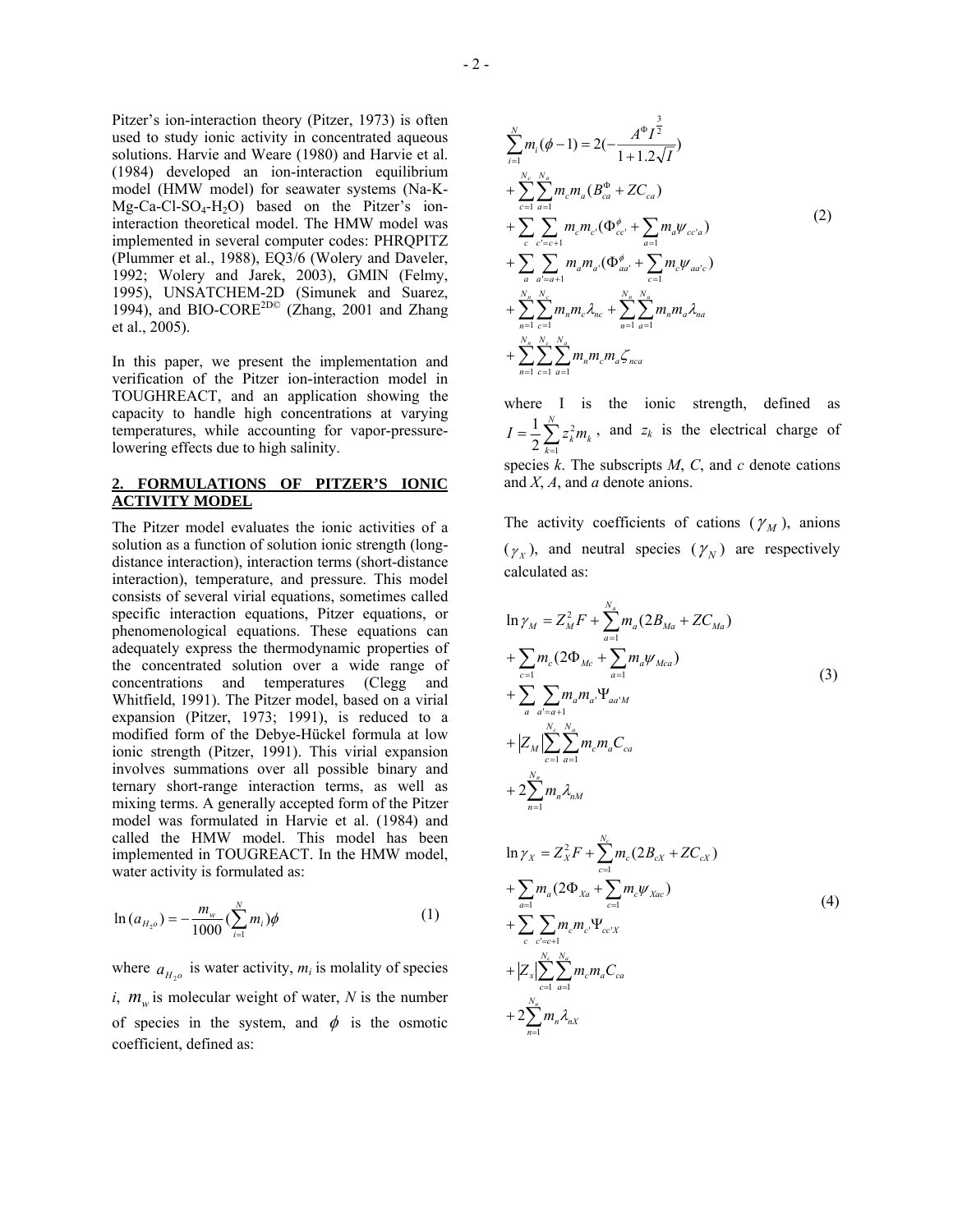$$
\ln \gamma_N = \sum_{a=1}^{N_e} m_a (2\lambda_{na}) + \sum_{c=1}^{N_c} m_c (2\lambda_{nc})
$$
  
+ 
$$
\sum_{c=1}^{N_c} \sum_{a=1}^{N_a} m_c m_a \zeta_{Nca}
$$
 (5)

where  $F$  is given by:

$$
F = -A^{\phi} \left( \frac{\sqrt{I}}{I + I \cdot 2\sqrt{I}} + \frac{2}{I \cdot 2} \ln(I + I \cdot 2\sqrt{I}) \right)
$$
  
+ 
$$
\sum_{c=I} \sum_{c'=c+I} m_c m_{c'} \Phi_{cc'} + \sum_{a=I} \sum_{a'=a+I} m_a m_{a'} \Phi_{aa'}'
$$
  
+ 
$$
\sum_{c=I}^{N_c} \sum_{a=I}^{N_a} m_c m_a B_{ca}'
$$
 (6)

 $C_{MX}$  is derived from  $C_{MX}^{\Phi}$  as:

$$
C_{MX} = \frac{C_{MX}^{\Phi}}{2\sqrt{|z_M z_X|}}\tag{7}
$$

and *Z* is calculated as:

$$
Z = \sum_{k=1}^{N} |z_k| m_k \tag{8}
$$

All Pitzer virial coefficients,  $B_{MX}^{\Phi}$ ,  $B_{MX}$ ,  $B_{MX}^{\prime}$ ,  $\alpha_{MX}$ ,  $C_{MX}$ ,  $\lambda_{NC}$  and  $\lambda_{NA}$  in Equation (2) through (7) are defined as follows:

 $B_{\scriptscriptstyle MX}^{\Phi}$  is used to calculate the osmotic coefficient and water activity according to the equation:

$$
B_{MX}^{\phi} = \beta_{MX}^{(0)} + \beta_{MX}^{(1)} e^{-\alpha_{MX}\sqrt{I}} + \beta_{MX}^{(2)} e^{-\alpha_{MX}^{'}\sqrt{I}}
$$
(9)

where  $\beta_{MX}^{(0)}$ ,  $\beta_{MX}^{(1)}$ ,  $\beta_{MX}^{(2)}$ , and  $\alpha_{MX}$  are temperaturedependent ion-interaction parameters.

 $B_{\mu\nu}$  is used to calculate the activity coefficient of charged species (ions). This coefficient is calculated as:

$$
B_{MX} = \beta_{MX}^{(0)} + \beta_{MX}^{(1)}g(\alpha_{MX}\sqrt{I}) + \beta_{MX}^{(2)}g(\alpha_{MX}^{'}\sqrt{I})
$$
 (10)

with function  $g(x)$  defined as:

$$
g(x) = 2(1 - (1 + x)e^{-x})/x^2
$$
 (11)

with *x* denoting  $\alpha_{MX} \sqrt{I}$  or  $\alpha'_{MX} \sqrt{I}$ , respectively.

 $B'_{MX}$  is used to calculate the modified Debye-Hückel term, and formulated as:

$$
B'_{MX} = \frac{\partial B_{MX}}{\partial I}
$$
  
=  $\beta_{MX}^{(1)} \frac{g'(a_{MX}\sqrt{I})}{I} + \beta_{MX}^{(2)} \frac{g'(a_{MX}\sqrt{I})}{I}$  (12)

with function  $g'(x)$  defined as:

$$
g'(x) = -2(1 - (1 + x + \frac{x^2}{2})e^{-x})/x^2
$$
 (13)

with *x* denoting  $\alpha_{MX} \sqrt{I}$  or  $\alpha'_{MX} \sqrt{I}$ , respectively.

For any salt containing a monovalent ion,  $\alpha_{\mu} = 2$ and  $\alpha'_{MX}$  = 12; for 2-2 electrolytes,  $\alpha_{MX}$  = 1.4 and  $\alpha'_{MX}$ =12; for 3-2, 4-2, and higher valence electrolytes,  $\alpha_{MX} = 2.0$  and  $\alpha_{MX} = 50$ .

Note that  $\phi_{cc}^{\phi}$ ,  $\phi_{aa}^{\phi}$ ,  $\phi_{cc}$ ,  $\phi_{aa}$ ,  $\phi_{cc}^{\prime}$ ,  $\phi_{aa}^{\prime}$  are interaction parameters for like-sign ionic pairs (mixing terms). They are temperature- and ionic strength-dependent:

$$
\Phi_{ij}^{\phi} = \theta_{ij} + \left( \theta_{ij}(I) + I^E \theta_{ij}^{'}(I) \right) \tag{14}
$$

$$
\varPhi_{ij} = \theta_{ij} + {}^E \theta_{ij}(I) \tag{15}
$$

$$
\varPhi'_{ij} = \frac{E \varphi'_{ij}}{(I)} \tag{16}
$$

 $^{E}\theta_{ij}(I)$  and  $^{E}\theta'_{ij}(I)$  are functions of the ionic charges between the pair and solution ionic strength. These functions are defined in Pitzer (1991) and can be normally ignored in moderately concentrated solutions of ionic strength less than 10 molal (for all like-sign pairs,  ${}^E\theta_{ij}(I) = 0$  and  ${}^E\theta'_{ij}(I) = 0$ ). Also, *E* θ  $E[\theta](I) =$  $\theta_{ii}$  are temperature dependent fitting parameters, with  ${}^{E}\theta_{ij}(I)$  and  ${}^{E}\theta'_{ij}(I)$  calculated according to Pitzer (1991). *E* θ

 $\Psi_{ca}$  and  $\Psi_{ca}$  are the temperature dependent interaction coefficients of ternary terms.

ζ *nca* is the temperature dependent interaction coefficient of neutral-cation-anion terms. Normally, this term is ignored (for all neutral-cation-anion triplets,  $\zeta = 0$ ).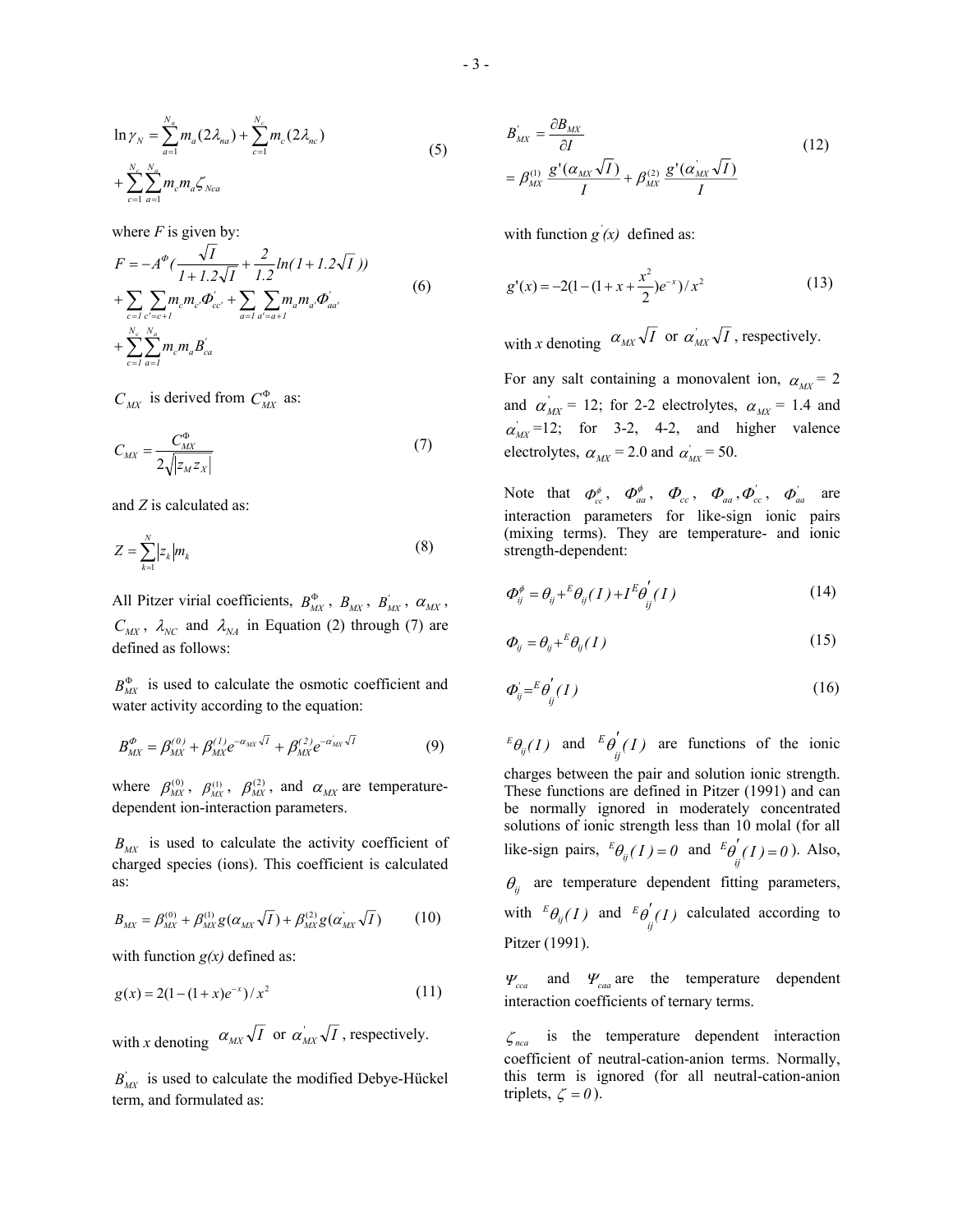### **3. DATABASES FOR THE TEMPERATURE-DEPENDENT ION-INTERACTION PARAMETERS**

The extended TOUGHREACT can directly use the EQ3/6-formatted database, data0.ypf (Wolery et al., 2004) for both Pitzer ion-interaction parameters and thermodynamic equilibrium constants. These parameters are temperature-dependent. The previous TOUGHREACT-formatted thermodynamic database is also required to provide mineral molal volumes and gas molecular diameter, in case these data are not available in data0.ypf.

The interpolation and extrapolation equations for various thermodynamic properties of aqueous solutions, for binary and ternary systems and for multip-component mixtures within the Pitzer formulation, have been reported in many papers (Harvie et al., 1984; Pabalan and Pitzer, 1989; Harvie et al., 1987; Moller, 1988; Greenberg and Moller, 1989; Monnin, 1989 and 1994; Pitzer, 1991; Weber et al., 1999). These authors utilized a variety of activity data, enthalpy data, and heat capacities to construct comprehensive equations over the temperature range of 0 to  $250^{\circ}$ C. For example, Pabalan and Pitzer (1989) fitted their experimental results with equations using more than twenty adjustable parameters. Moller (1988) and Greenberg and Moller (1989) used an equation with ten adjustable parameters to describe the temperaturedependent parameters. In the present paper, we use the following algebraic equation from Wolery et al. (2004):

$$
P(T) = a_1 + a_2 \left(\frac{1}{T} - \frac{1}{T_0}\right) + a_3 \ln\left(\frac{T}{T_0}\right) + a_4 (T - T_0) \tag{17}
$$

where  $P(T)$  represents Pitzer parameters  $\beta^{(0)}$ ,  $\beta^{(1)}$ ,  $\beta^{(2)}$ ,  $\alpha$ ,  $\Phi$ ,  $\Psi$ , and  $C_{MX}^{\phi}$  at temperature *T* (absolute temperature);  $T_0$  is the reference temperature (298.15) K used in the database). These data are generally good up to at least  $90^{\circ}$ C, and were derived specially for the Yucca Mountain project. More details on the database can be found in Wolery et al. (2004) and Alai et al. (2005).

The dependency of the Pitzer parameters on pressure is not considered in the present model, because it is much less significant than the effect of temperature within the possible temperature range.

In addition to the EQ3/6-formatted Pitzer database, the code can also use the regular TOUGHREACTformatted thermodynamic database, and an unformatted database for Pitzer ion-interaction parameters from Zhang et al. (2005). These unformatted databases are easy to extend and modify, and could be useful for users who develop their own

parameters. Users can read the parameters from either database by simply assigning different option parameters in the input file.

Because the effect of ion pairing and aqueous complexation (forming secondary aqueous species) is generally taken into account by the ion-interaction parameters, much care must be taken to avoid "double counting" by including, in simulation, secondary species that were not specially accounted for, when fitting experimental data, for calibrating the ion-interaction parameters used in the simulation.

## **4. TESTS**

The code was verified using a variety of published experimental data and benchmarked with EQ3/6 (Wolery and Jarek, 2003). Following are two selected test cases that show how the code reproduces the experimental ionic activities and captures the water vapor-pressure-lowering of the saline solutions resulting from the high salinity.

The first test involves the calculation of the mean activity coefficients of NaCl, and the osmotic coefficient of NaCl solutions up to 6 molal, at  $0^{\circ}C$ , 25 °C, 50 °C, 80 °C, 100°C, and 110°C, respectively. The results are compared with data measured by Colin et al. (1985) (Figure 1). This test validates the calculated temperature dependence of activity coefficients. Note that comparisons of mean activity coefficients, rather than mean activities, are appropriate here because no Na or Cl secondary species are explicitly included in the simulation.

The mean activity coefficient of NaCl is defined as:

$$
ln(\gamma_{NaCl}) = \frac{ln(\gamma_{Cl}) + ln(\gamma_{Na})}{2}
$$
 (18)

and the osmotic coefficient is calculated, according to Equation (1), as:

$$
\phi = -\frac{\ln(a_w)^* 1000}{W_w \sum_i m_i} \tag{19}
$$

Another test case involved the calculation of the mean activity of CaCl<sub>2</sub>, osmotic coefficient, water activity, and water vapor pressure of  $CaCl<sub>2</sub>$  solutions at ionic strength up to 27 molal (9 molal of  $CaCl<sub>2</sub>$ ). The calculated osmotic coefficient (at  $60^{\circ}$ C) and mean activity of  $CaCl<sub>2</sub>$  were compared with data from Ananthaswamy and Atkinson (1985). Results show reasonably good agreement (Figure 2). These tests provided confidence in the Pitzer parameters selected for this study (Wolery at al., 2004, as published by Alai et al., 2005).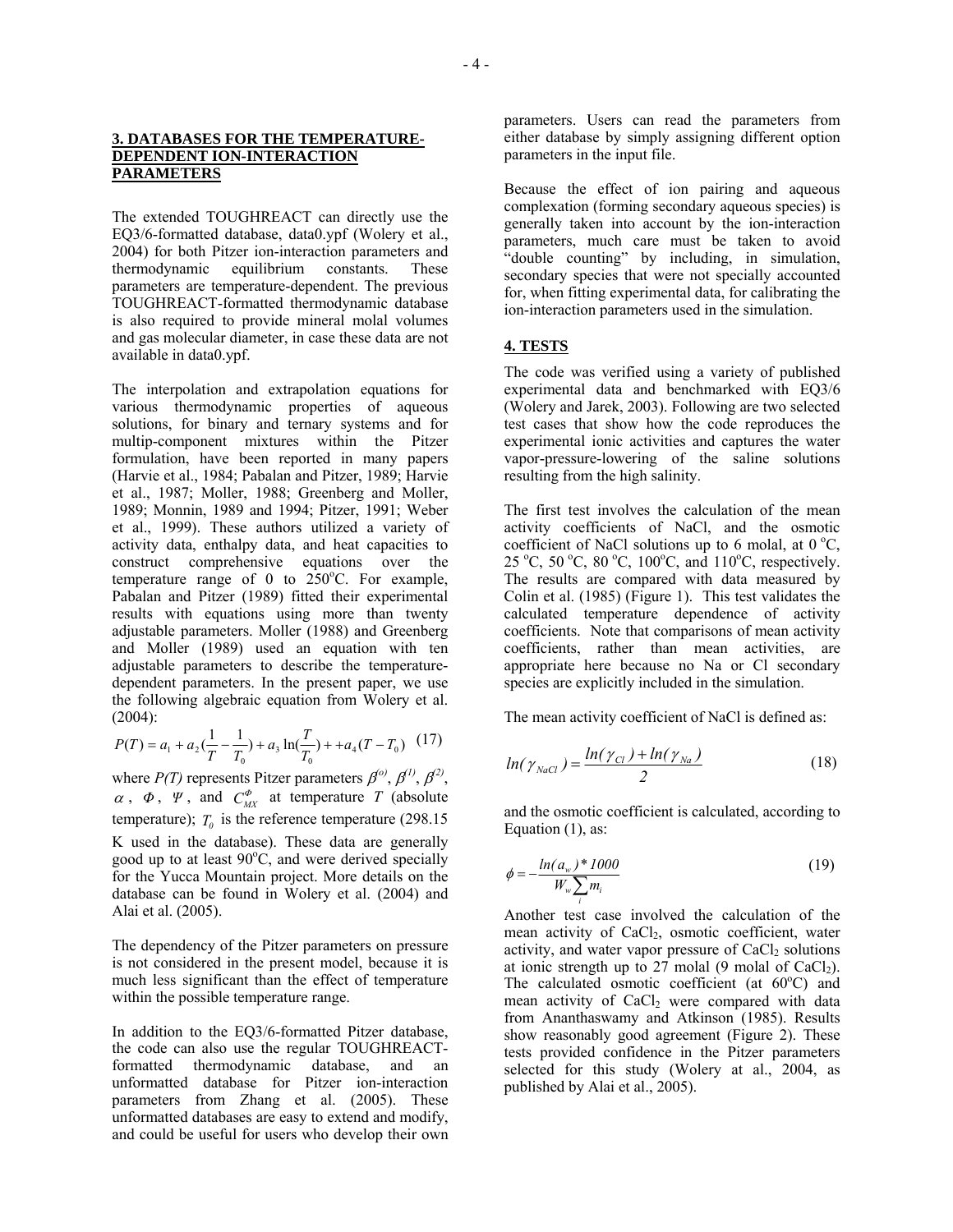

*Figure 1. Examples of TOUGHREACT-calculated (solid lines) and measured (symbols) mean activity coefficients for NaCl*  solutions at 25°C and 110°C. Measured *data are from Colin et al (1985).* 



*Figure 2. Comparison of calculated and measured (Ananthaswamy and Atkinson, 1985) osmotic coefficient of CaCl<sub>2</sub> solutions, and mean activity coefficient of CaCl<sub>2</sub> at 60o C and concentrations up to 9 molal of CaCl*, *salt.* 

Vapor-pressure-lowering caused by dissolved salts was implemented directly through the water activity computed with the Pitzer ion-interaction model. For equilibrium between water and  $H_2O$  vapor (i.e., for the reaction  $H_2O_{(1)} \Leftrightarrow H_2O_{(g)}$ , equating the chemical potentials of both phases yields

$$
\mu_v^0 - \mu_w^0 = RT \ln(f_v/f_v^0) - RT \ln(f_w/f_v^0) \n= RT \ln(f_v/a_w) = - RT \ln(K)
$$
\n(20)

where subscripts *w* and *v* stand for liquid water and  $H_2O$  gas, respectively,  $\mu^0$  stands for the reference chemical potential,  $f$  is fugacity,  $a$  is activity (defined as  $f/f^0$ , with  $f^0$  being the fugacity in the reference state),  $K$  is the thermodynamic equilibrium constant, *R* is the gas constant, and *T* is temperature. The reference (standard) state of  $H_2O$  gas is taken as unit fugacity or the pure gas at 1 bar pressure and all temperatures, whereas that of liquid water is taken as unit activity of pure water at all temperatures and pressures. In our case, at low pressure (atmospheric), fugacity is approximated by pressure, and  $f<sub>v</sub>$  and thus *K* in Equation (20) are respectively approximated by the actual vapor pressure,  $P_v$ , and the vapor pressure of pure water,  $P^{\theta}_{sat}$ , such that  $P_{\text{v}}/a_{\text{w}} \cong P^{\theta}_{sat}$  (thus, for the pure system,  $a_w = 1$  and  $P_v = P^0_{sat}$ . Accordingly, the vapor pressure of the solution is computed as:

$$
P_{v} = a_{w} P^{0}_{sat} \tag{21}
$$

Equation (21) is used in the coupling of chemistry and flow calculations, such that the effect of salts on vapor pressure is taken into account in the multiphase flow computations. From Equation (21), it is also apparent that if relative humidity, *Rh*, is defined as the ratio of the actual vapor pressure over that of pure water, then

$$
R_h = a_w \tag{22}
$$

The implementation of Equations (21) and (22) was verified by taking the vapor pressure of pure water from the NIST steam tables (Wagner and Pruβ, 2002), and then calculating the vapor pressure of the solution using these equations and the water activity calculated by the Pizer ion-interaction model. Simulated vapor pressure and relative humidity values for solutions up to 9 molal  $CaCl<sub>2</sub>$  agree well with the values calculated from the steam tables (Figure 3).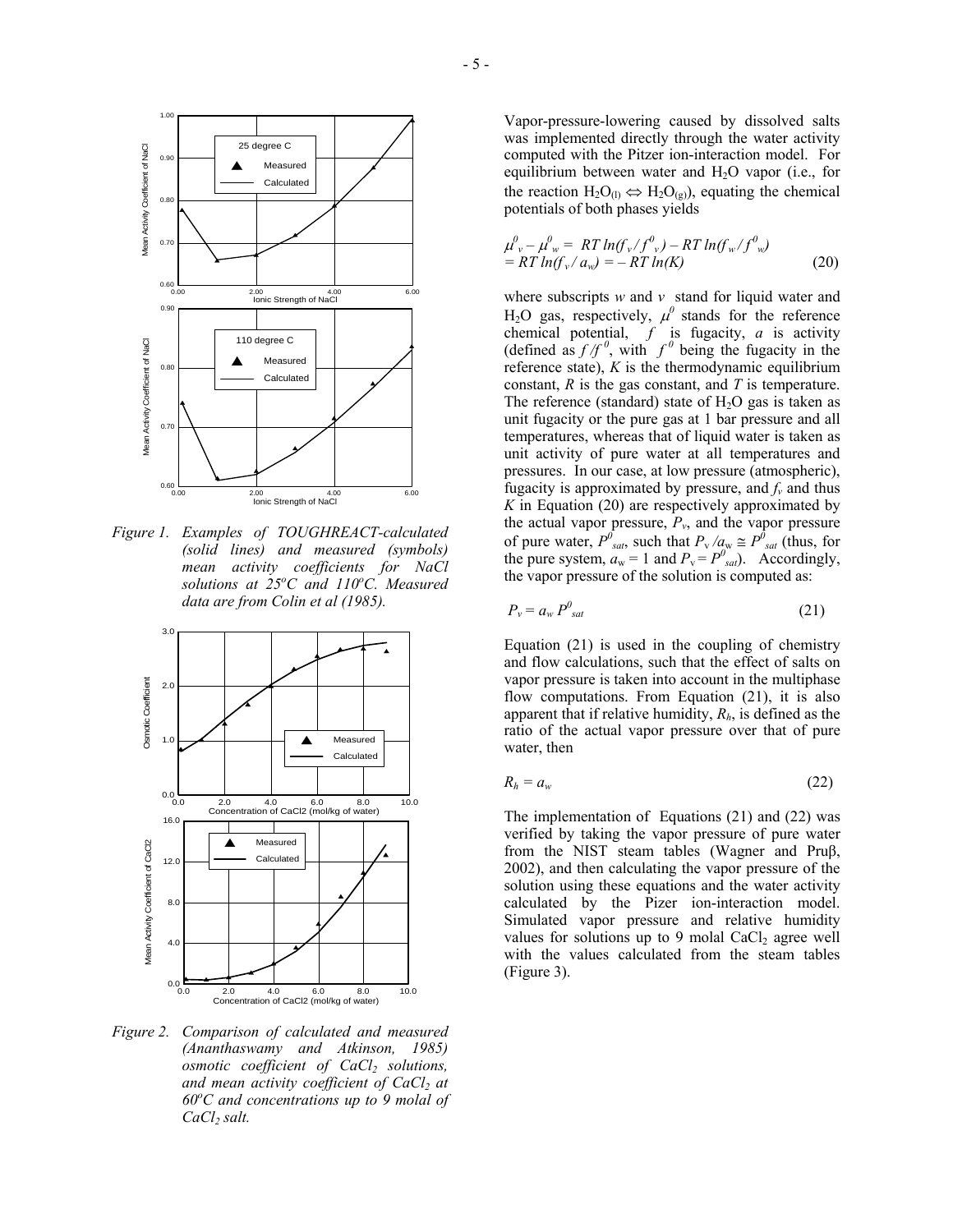

*Figure 3. Comparison between hand-calculated and simulated vapor pressures and relative humidities of CaCl<sub>2</sub> solutions up to 9 molal of CaCl2 salt at 25 o C, 1 bar* 

## **5. SIMULATION OF EVAPORATIVE CONCENTRATION OF YUCCA MOUNTAIN TUFF UNSATURATED ZONE POREWATER TO NEAR DRYNESS**

The proposed U.S. high-level nuclear waste repository at Yucca Mountain, Nevada, is located in unsaturated volcanic tuffs. We conducted a dynamic model, representing water evaporation/boiling in the hot, open repository tunnels (Figure 4), to evaluate the trends of salt precipitation and brine composition. Figures 5–8 show the simulated trends of concentrations and precipitation of solid phases when a porewater (Table 1) is evaporated at  $95^{\circ}$ C in an open system, allowing the vapor and gas that are generated to dissipate into the tunnel atmosphere. The simulation is carried out until near dryness, to illustrate the code capability. In the real system, however, evaporation would stop at the prevailing relative humidity in the tunnel.

As shown in the figures, the porewater is concentrated to a factor  $\sim$ 2 x 10<sup>6</sup> at 95 °C, at which, the predicted water activity of the remaining brine is essentially zero. Predicted major solid phase precipitates (volume fraction >1%) are halite (NaCl), calcite  $(CaCO<sub>3</sub>)$ , anhydrite  $(CaSO<sub>4</sub>)$ , amorphous silica  $(SiO<sub>2</sub>)$ , sepiolite  $(Mg<sub>4</sub>Si<sub>6</sub>O<sub>15</sub>(OH)<sub>2</sub>:6H<sub>2</sub>O)$ , sylvite  $(KCl)$ , and  $CaCl<sub>2</sub>$ . The remaining brine is mildly

acidic (pH~5). Acid gas fugacity reaches  $10^{-5}$  bar (HCl),  $10^{-6}$  bar (HF) and  $10^{-8}$  bar (NO<sub>3</sub>).

*Table 1. Chemical composition of one type of Yucca Mountain tuff unsaturated zone porewater* 

| Components             | Molality               |
|------------------------|------------------------|
|                        |                        |
| $Ca^{+2}$              | $0.23 \times 10^{-2}$  |
| $\overline{Mg}^{+2}$   | $0.38 \times 10^{-3}$  |
| $Na^{+}$               | $0.26 \times 10^{-2}$  |
| $Cl^{-}$               | $0.33 \times 10^{-2}$  |
| $\mathit{SiO}_{2(aq)}$ | $0.11 \times 10^{-2}$  |
| HCO <sub>3</sub>       | $0.30 \times 10^{-2}$  |
| $SO_4^{-2}$            | $0.12 \times 10^{-2}$  |
| $K^+$                  | $0.20 \times 10^{-3}$  |
| $AlO_{2}^{-}$          | $0.62 \times 10^{-9}$  |
| $F^-$                  | $0.45 \times 10^{-4}$  |
| $HFeO$ ,               | $0.12 \times 10^{-11}$ |
| $NO_2^-$               | $0.10 \times 10^{-3}$  |



*Figure 4. Schematic illustration of geochemical processes taking place when seepage water dripping onto a waste package is evaporated.*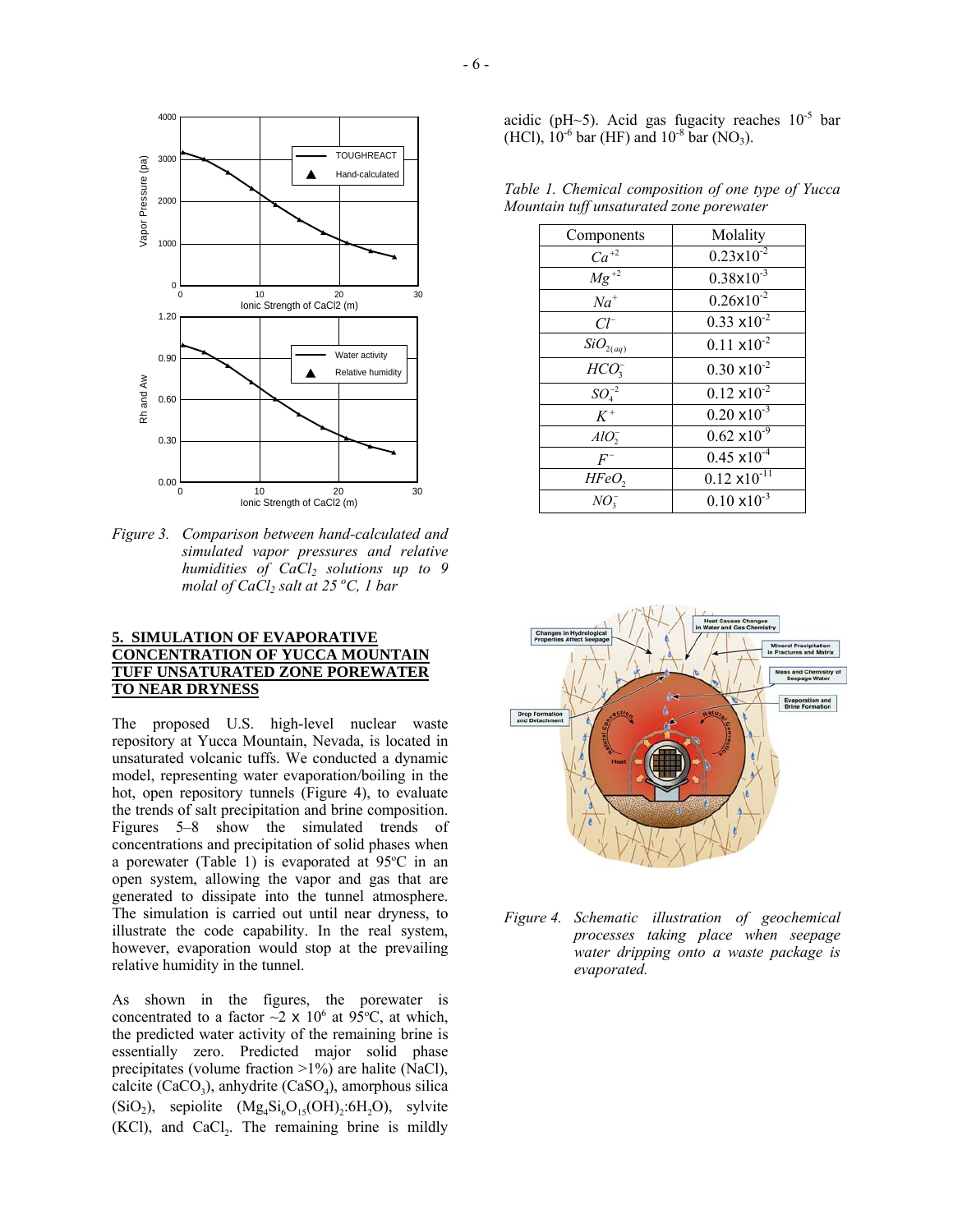

*Figure 5. Evolution of water activity and brine pH. Water is evaporated to near dryness, concentrated about 2,000,000 times, water activity is close to zero, and the pH reaches about 5.* 



*Figure 6. Evolution of aqueous species, concentrations in the brine. Concentrations increase owing to evaporation, and decrease or are stabilized by the precipitation of salts.* 



*Figure 7. Evolution of precipitated solids, Halite dominates the salts assemblage.* 



*Figure 8. Evolution of gas fugacities. Acid gas fugacity increases as the solution is concentrated, with HF constrained by the precipitation of fluorite early on, and HCl constrained by the precipitation of CaCl*<sub>2</sub> *salt.* 

## **6. CONCLUSIONS**

(1) TOUGHREACT, an existing geochemical reactive transport numerical simulator, was extended by adding a Pitzer ion-interaction model, HMW formulation, for modeling high-concentration solutions at varying temperatures, and evaporation to near-dry conditions. The incorporated HMW model accounts for binary interactions (cation-anion, cationcation, anion-anion, cation-neutral, and anionneutral), and ternary interactions (cation-cationanion, cation-anion-anion and cation-anion-neutral).

(2) As a user option, the extended version of TOUGHREACT can use the original TOUGHREACT-formatted thermodynamic database or the EQ3/6-format database for equilibrium constants. The code uses the EQ3/6-formatted database for ion-interaction parameters; in addition, it also uses a free format database for ion-interaction parameters. Users can easily develop their own interaction parameters.

(3) The extended version of the TOUGHREACT code has been verified and validated with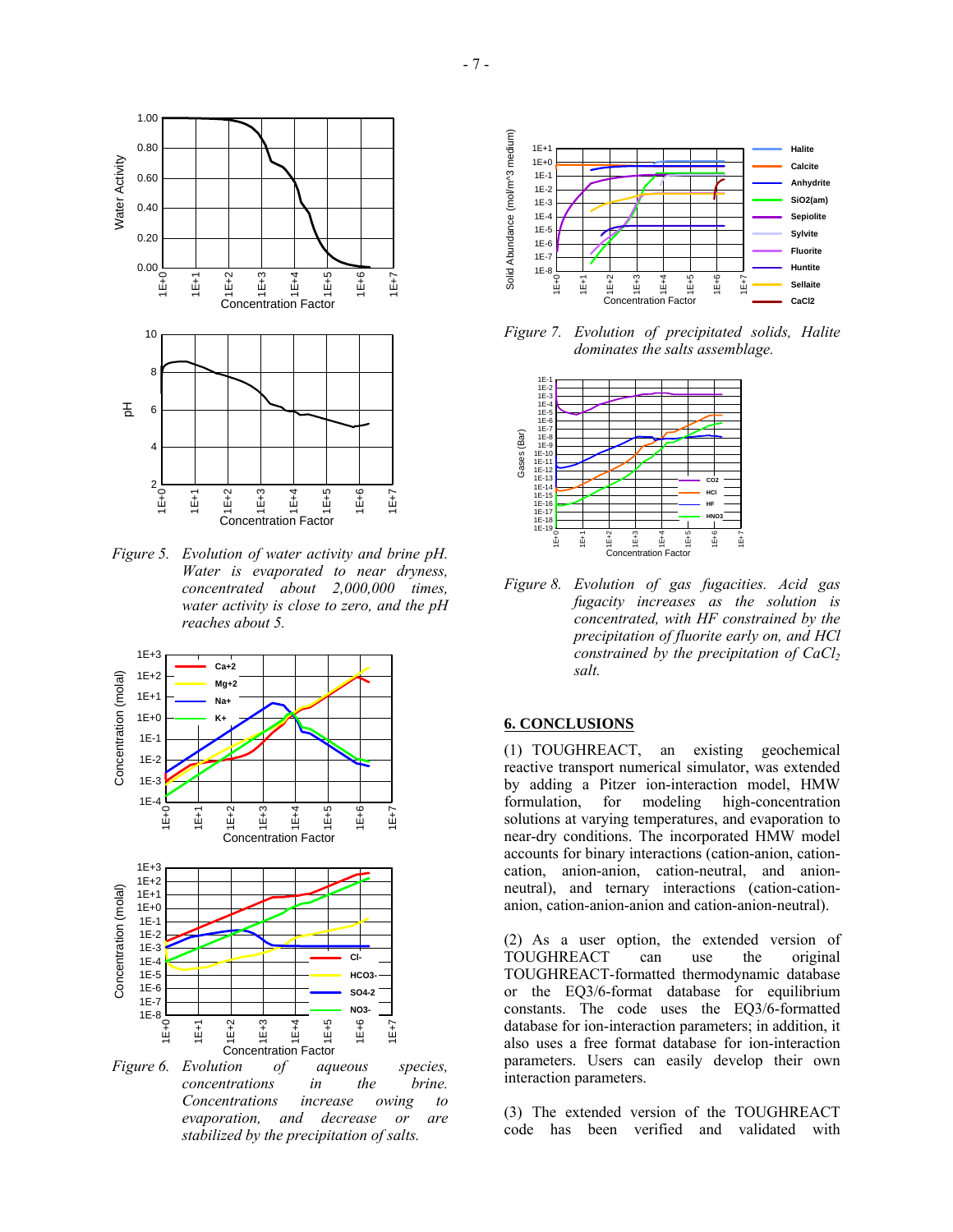experimental data. It captures the measured NaCl mean activity coefficient of NaCl solutions at various ionic strengths. The extended code was also verified through calculations of the  $CaCl<sub>2</sub>$  mean activity coefficient, osmotic coefficient, water vapor pressure, and water activity of  $CaCl<sub>2</sub>$  solutions with ionic strength up to 27 molal, and with consideration of vapor-pressure-lowering effect. The results are in good agreement with measurements.

(4) The extended version of TOUGHREACT code was used to dynamically model the evaporative drying, to a concentration factor  $\sim 2 \times 10^6$  at 95°C of one type of Yucca Mountain tuff porewater, and predicted major solid-phase precipitates as well as the composition of the remaining brine.

### **ACKNOWLEDGMENT**

Thanks are given to Daniel Hawkes and Tianfu Xu for their valuable comments and suggestions. This work was supported by the Director, Office of Civilian Radioactive Waste Management, U.S. Department of Energy, through Memorandum Purchase Order EA9013MC5X between Bechtel SAIC Company, LLC, and the Ernest Orlando Lawrence Berkeley National Laboratory (Berkeley Lab). The support is provided to Berkeley Lab through the U.S. Department of Energy Contract No. DE-AC03-76SF00098.

#### **REFERENCES**

- Alai, M., M. Sutton, and S. Caroll, Evaporative evolution of Na-Cl-NO<sub>3</sub>-K-Ca-Mg-Si brine at 95ºC: experiments and modeling relevant to Yucca Mountain, Nevada. *Geochemical Transactions, 6,* 31-45, 2005.
- Ananthaswamy, J. and G. Atkinson, Thermodynamics of Concentrated Electronlyte Mixtures. 5. A review of the thermodynamic Properties of Aqueous Calcium Chloride in the Temperature Range 273.15-373.15 K, *J. Chem. Eng. Data 30,* 120-128, 1985.
- Blowes, D. W., E. J. Reardon, J. L. Jambor, and J. A. Cherry, The formation and potential importance of cemented layers in inactive sulfide mine tailings, *Geochim. Cosmochim. Acta, 55*(4), 965- 978, 1991.
- Clegg, S. L., and M. Whitfield (1991), Activity coefficients in natural waters, In *Activity Coefficients in Electrolyte Solutions*, edited by K.S. Pitzer, 2<sup>nd</sup> ed, CRC Press.
- Colin, E., W. Clarke, and D. N. Glew, Evaluation of the thermodynamic functions for aqueous sodium chloride from equilibrium and calorimetric

measurements below 154°C, *J. Phys. Chem. Ref. Data*, *14*(2), 489-541, 1985.

- Felmy, A. R. (1995), GMIN, A computerized chemical equilibrium program using a constrained minimization of the Gibbs free energy: Summary report, *Soil Science Society of America, Special publication, 42*, 377-407.
- Greenberg, J. P., and N. Moller, The prediction of mineral solubilities in natural waters: A chemical equilibrium model for the Na-K-Ca-Cl-SO<sub>4</sub>-H<sub>2</sub>O system to high concentration from 0 to 250  $^{\circ}$ C, *Geochim. Cosmochim. Acta*, *53*(10), 2503-2518, 1989.
- Harvie, C. E., and J. H. Weare, The prediction of mineral solubilities in natural waters: The Na-K- $Mg-Ca-Cl-SO<sub>4</sub>-H<sub>2</sub>O$  system from zero to high concentration at 25 °C, *Geochim. Cosmochim. Acta, 44*(7), 981-997, 1980.
- Harvie, C. E., N. Moller, and J. H. Weare, The prediction of mineral solubilities in antural waters: The Na-K-Mg-Ca-H-Cl-SO<sub>4</sub>-OH-HCO<sub>3</sub>-CO<sub>3</sub>-H<sub>2</sub>O-system to high ionic strengths at 25 °C, *Geochim. Cosmochim. Acta*, *48*(4), 723-751, 1984.
- Harvie, C. E., J. P. Greenberg, and J. H. Weare, A chemical equilibrium algorithm for highly nonideal multiphase systems: Free energy minimization, *Geochim. Cosmochim Acta*, *51*(5),1045-1057, 1987.
- Helgeson, H.C., D.H. Kirkham, and G.C. Flowers, Thermodynamic prediction of the thermodynamic behaviour of aqueous electrolytes at high pressure and temperature: IV. Calculations of activity coefficients, osmotic coefficients and apparent molal and standard and relative partial molal properties to 600°C and 5 KB. *Am. J. Science, 281*, 1249-1516, 1981.
- Krumgalz, B. S., Application of the Pitzer ioninteraction model to natural hypersaline brines, *J. Molecular Liquids*, *91*(1), 3-19, 2001.
- Lichtner, P. C., *FLOTRAN User's Manual, LA-UR-01-2349*, Los Alamos National Laboratory, Los Alamos, New Mexico, 2001.
- Lichtner, P.C., S. Yabusaki, K. Pruess, and C. I. Steefel, Role of Competitive Cation Exchange on Chromatographic Displacement of Cesium in the Vadose Zone beneath the Hanford S/SX Tank Farm, *Vadose Zone J., 3*(1), 203-219, 2004.
- Moller, N., The prediction of mineral solubilities in natural waters: A chemical equilibrium model for the Na-Ca-Cl-SO<sub>4</sub>-H<sub>2</sub>O system to high temperature and concentration, *Geochim. Cosmochim. Acta*, *52*(4), 821-837, 1988.